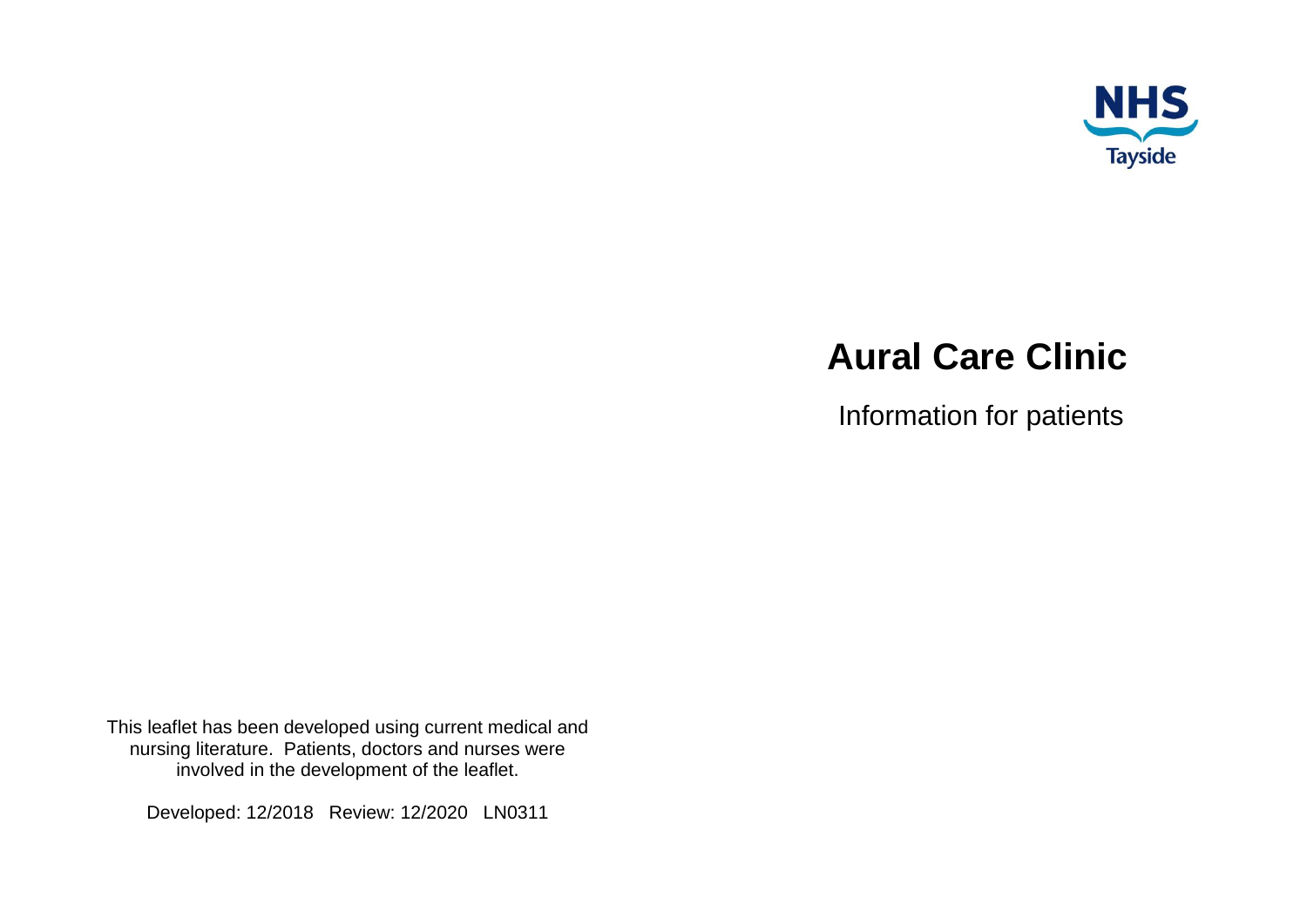### **The aim of this leaflet is to give you advice about:**

- $\bullet$  Far wax
- What can you do if wax builds up and causes problems?
- Ear drops and how to get them into your ear
- Removal of ear wax by microsuction
- General advice about looking after your ears
- Who to contact for Appointment

**Ear wax** is produced inside your ears to keep them clean and free from germs. It usually passes out of the ears harmlessly, but sometimes too much can build up and block the ears. A build-up of earwax is a common problem that can often be treated using eardrops bought from a pharmacy.

#### **What causes earwax to build up?**

Some people regularly get blocked ears because they naturally produce a lot of earwax.

Other factors that can increase the risk of too much wax include:

- Producing naturally hard or dry earwax
- Having narrow or hairy ear canals (the tube between the opening of the ear and the eardrum)
- Being elderly, as earwax becomes drier with age.
- Bony growths in the outer part of the ear canal
- Earwax can also block your ear if you frequently insert objects into your ear canal, such as cotton buds, ear plugs or hearing aids.

# **To book an appointment:**

Kings Cross Hospital Telephone: 01382 596965

#### **Aural Care Clinics are held in the following areas:**

Abbey Health Centre, Arbroath

Outpatient Department, Arbroath Infirmary

Carnoustie Medical Group

Outpatient Department, Links Health Centre

Monifieth Medical Practice

Outpatient Department, Stracathro Hospital

Outpatient Department, Whitehills Health and Community Care Centre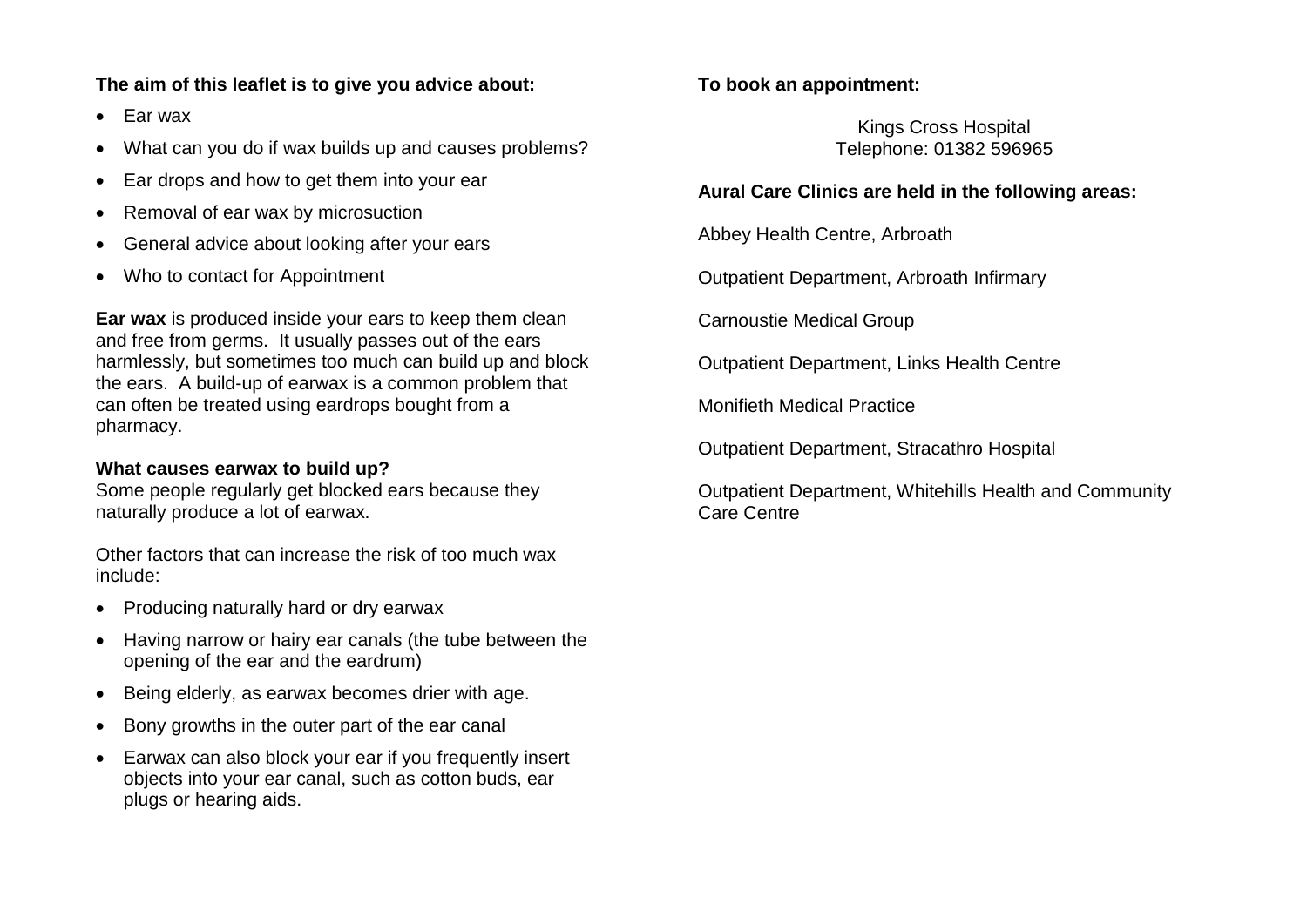#### **After the procedure**

If you have tinnitus, this may be aggravated for a day or two and you may feel dizzy. Occasionally there may be a small amount of bleeding.

If you have any concerns afterwards speak to the specialist nurse.

### **General advice about looking after your ears**



**Do not** use cotton buds or any other object to clean your ears. This will push the wax or dirt further into the ear, or scratch or damage the ear canal. The ear cleans itself and flakes of wax will fall out now and then.

**K** 

**Do not** use corners of towels or cotton buds to dry your ear canal. They will dry naturally.

# **Symptoms of ear wax buildup**

A buildup of earwax in your ear can cause:

- Farache
- Hearing loss
- Tinnitus (hearing sounds from inside your body)
- Itchiness in or round the ear
- Vertigo

×

• Ear infections

These problems will usually improve once the excess earwax has been removed.

**Ear Drops** alone will often clear a plug of wax. You can buy these drops from pharmacies. For example, sodium bicarbonate, almond oil or olive oil ear drops, all three work as well as each other.

### **Do not use drops if you have a perforated eardrum (hole in your eardrum)**

# **How to get eardrops into your ear**

- 1. Wash your hands
- 2. Clean and dry the affected outer ear (gently use a tissue to clean the outer ear)
- 3. Wash your hands again
- 4. Warm the drops to body temperature before using them. Put them in your pocket or hold them in your hand for five minutes before using them.
- 5. Lie on your back